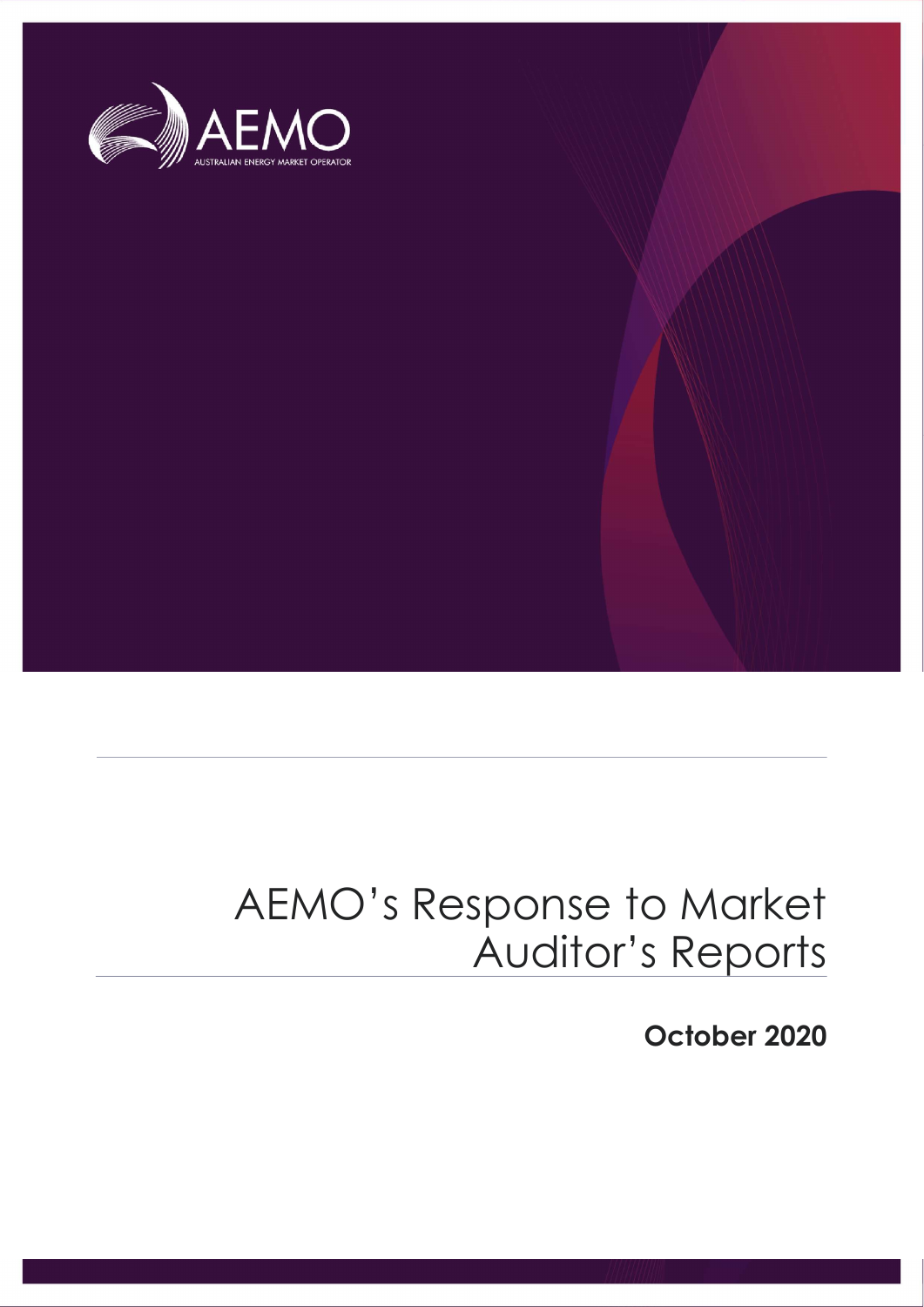## Important notice

#### PURPOSE

AEMO has prepared this document in response to the Market Auditor's reports for the annual Wholesale Electricity Market and Gas Services Information audits conducted for the period 1 July 2019 to 30 June 2020, as at the date of publication.

#### DISCI AIMER

This document or the information in it may be subsequently updated or amended. This document does not constitute legal or business advice and should not be relied on as a substitute for obtaining detailed advice about the Wholesale Electricity Market, the Wholesale Electricity Market Rules, the Gas Services Information Rules, or any other applicable laws, procedures or policies. AEMO has made every effort to ensure the quality of the information in this document but cannot guarantee its accuracy or completeness.

Accordingly, to the maximum extent permitted by law, AEMO and its officers, employees and consultants involved in the preparation of this document:

- make no representation or warranty, express or implied, as to the currency, accuracy, reliability or completeness of the information in this document; and
- are not liable (whether by reason of negligence or otherwise) for any statements or representations in this document, or any omissions from it, or for any use or reliance on the information in it.